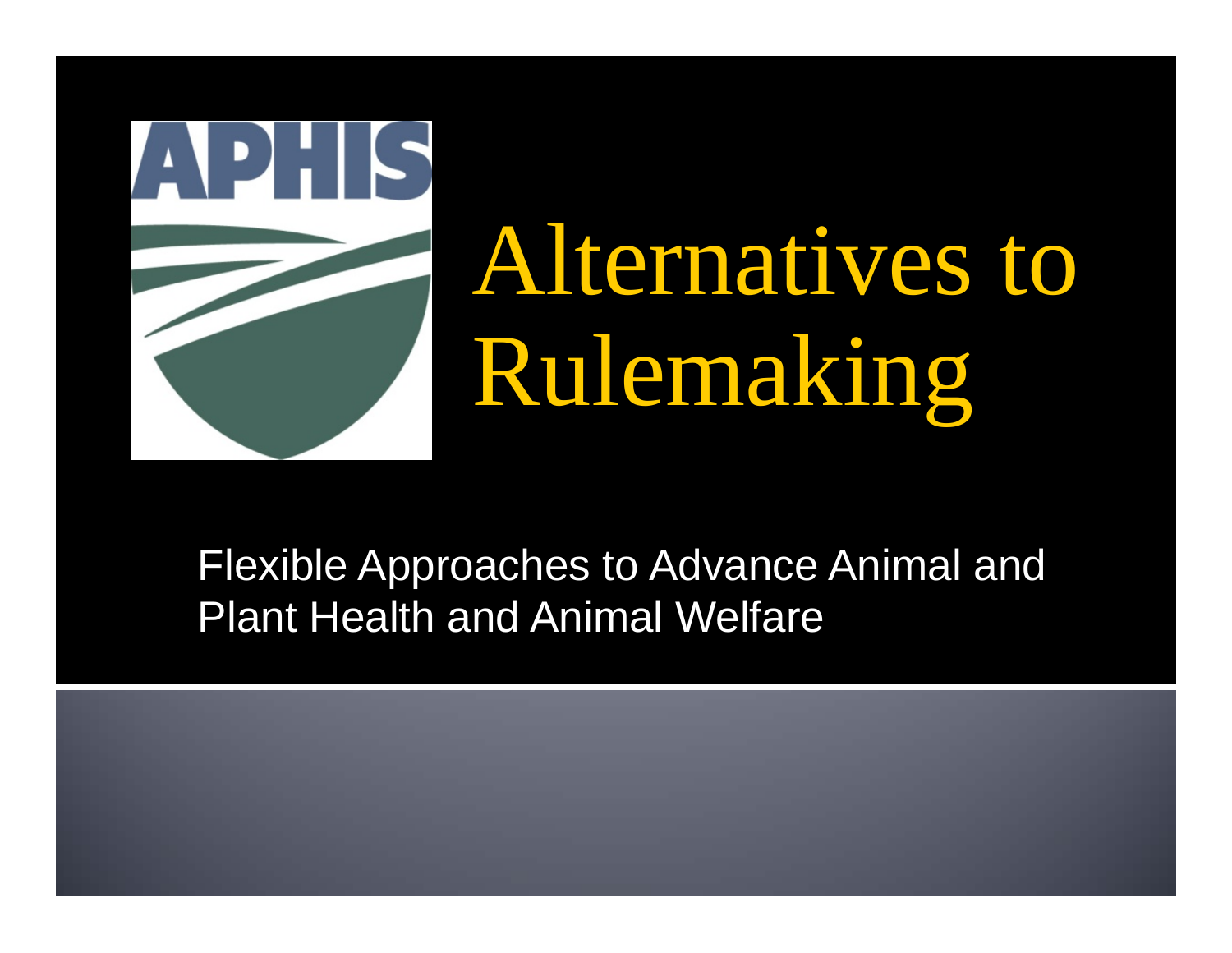### **Alternatives to Rulemaking: Overview**

- APHIS will always have <sup>a</sup> regulatory role, **BUT**
- $\blacksquare$ I It often won't be the only or even the primary way we contribute to agricultural health and animal welfare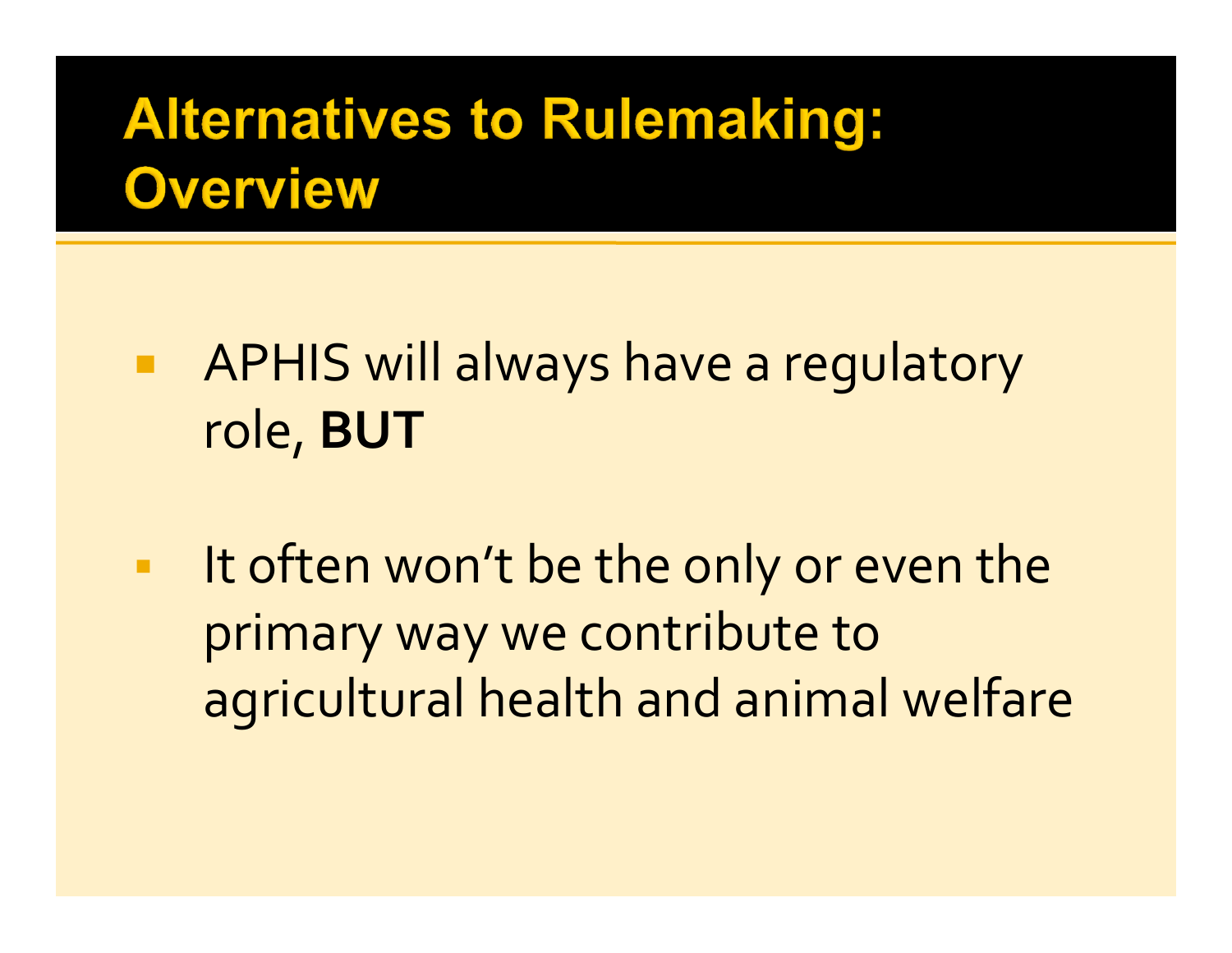# **Considerations**

#### **Policy:**

 **Executive Order 13563:** Identify and use the best, most innovative and least burdensome tools for achieving regulatory ends

#### **Practical:**

 **Copeland Report on Rules:** Regulatory review time has increased dramatically in recent years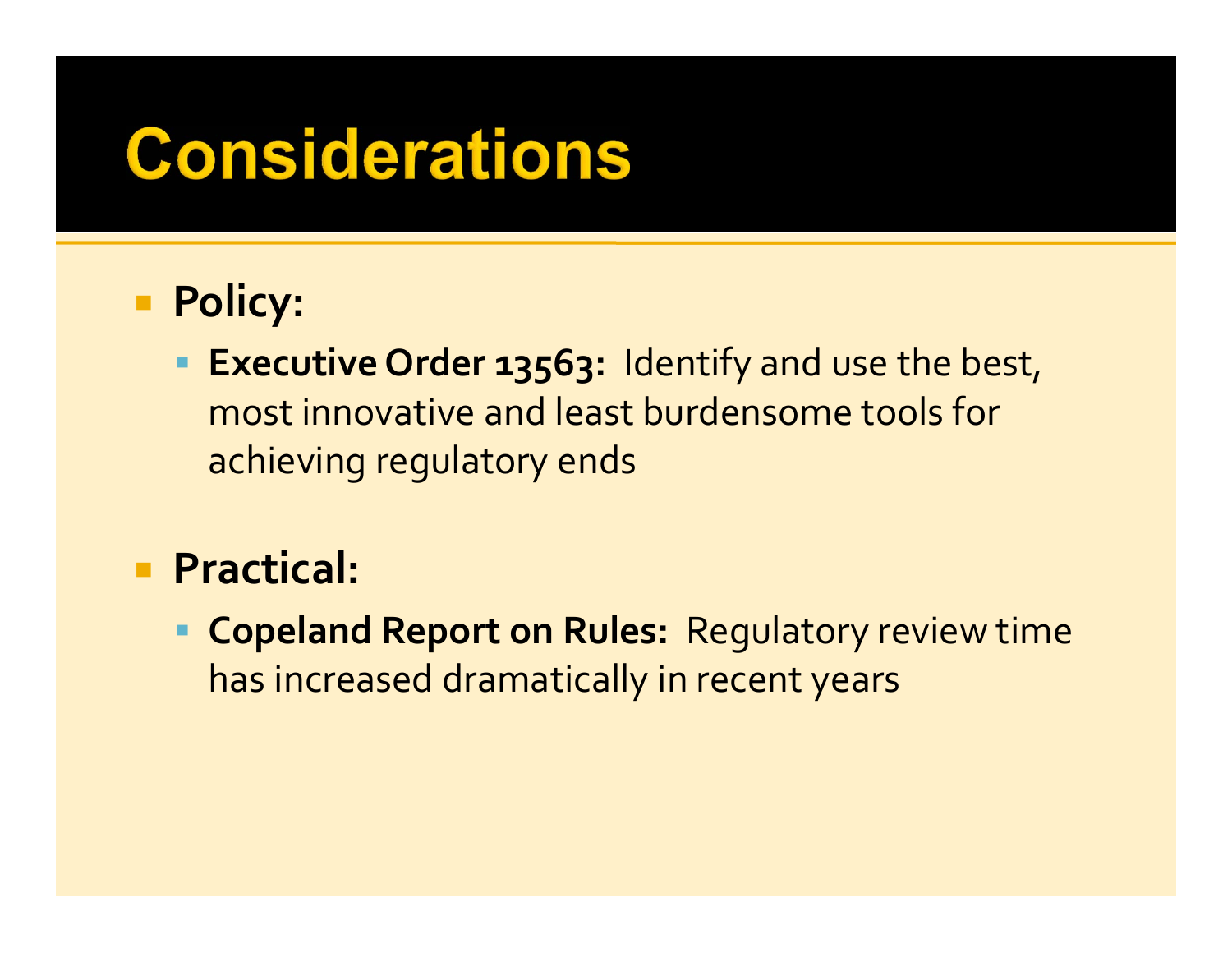# **Copeland Report on Rules**

Average review time by OIRA <sup>=</sup> 140 days in 2013

**USDA Rules:** 

\* Partial year data

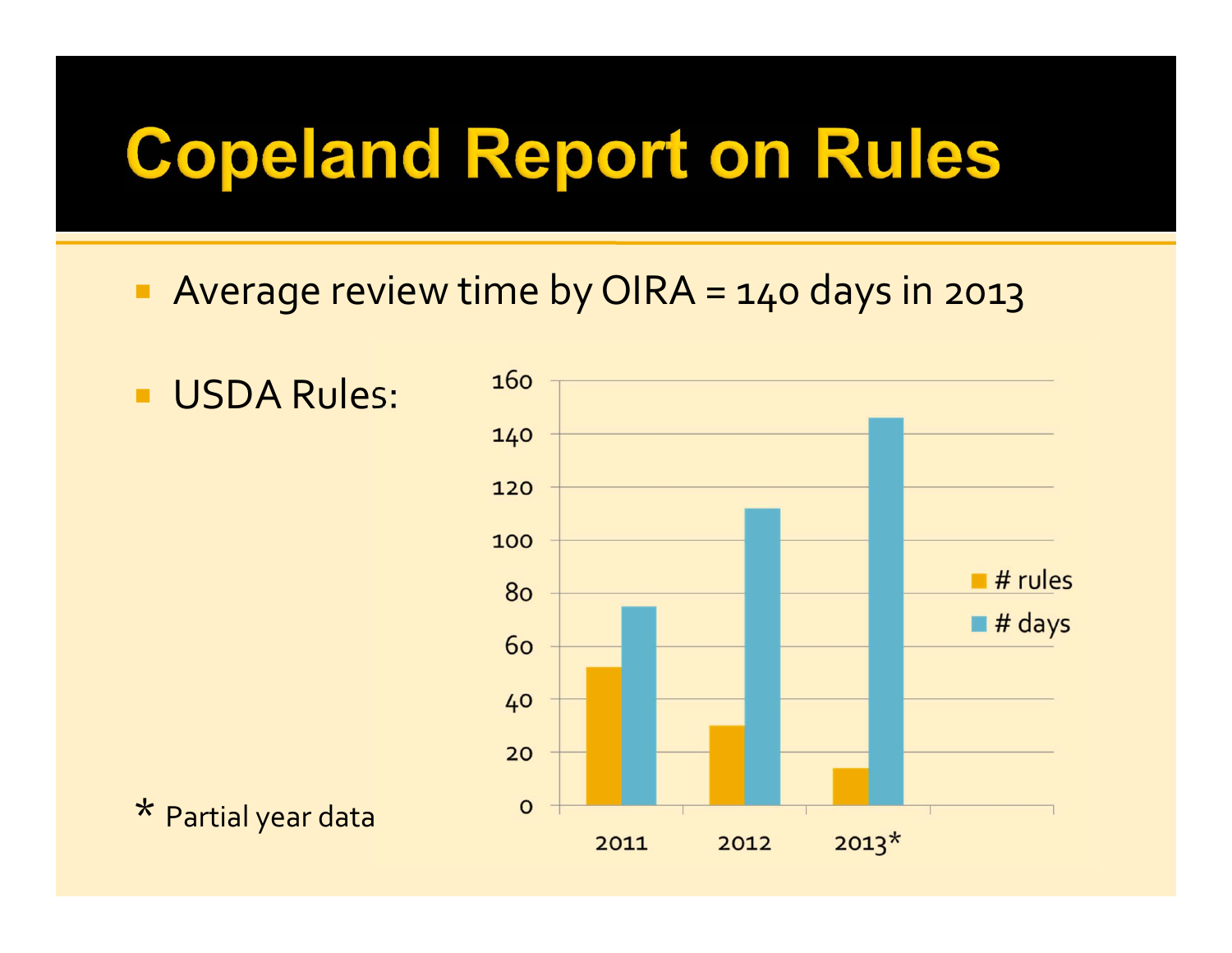# **APHIS' Exploration**

A cross-unit senior-level team:

- **Reviewed** international literature
- **Interviewed** representatives from other **Federal Agencies**
- **Sought examples in APHIS where** alternatives already used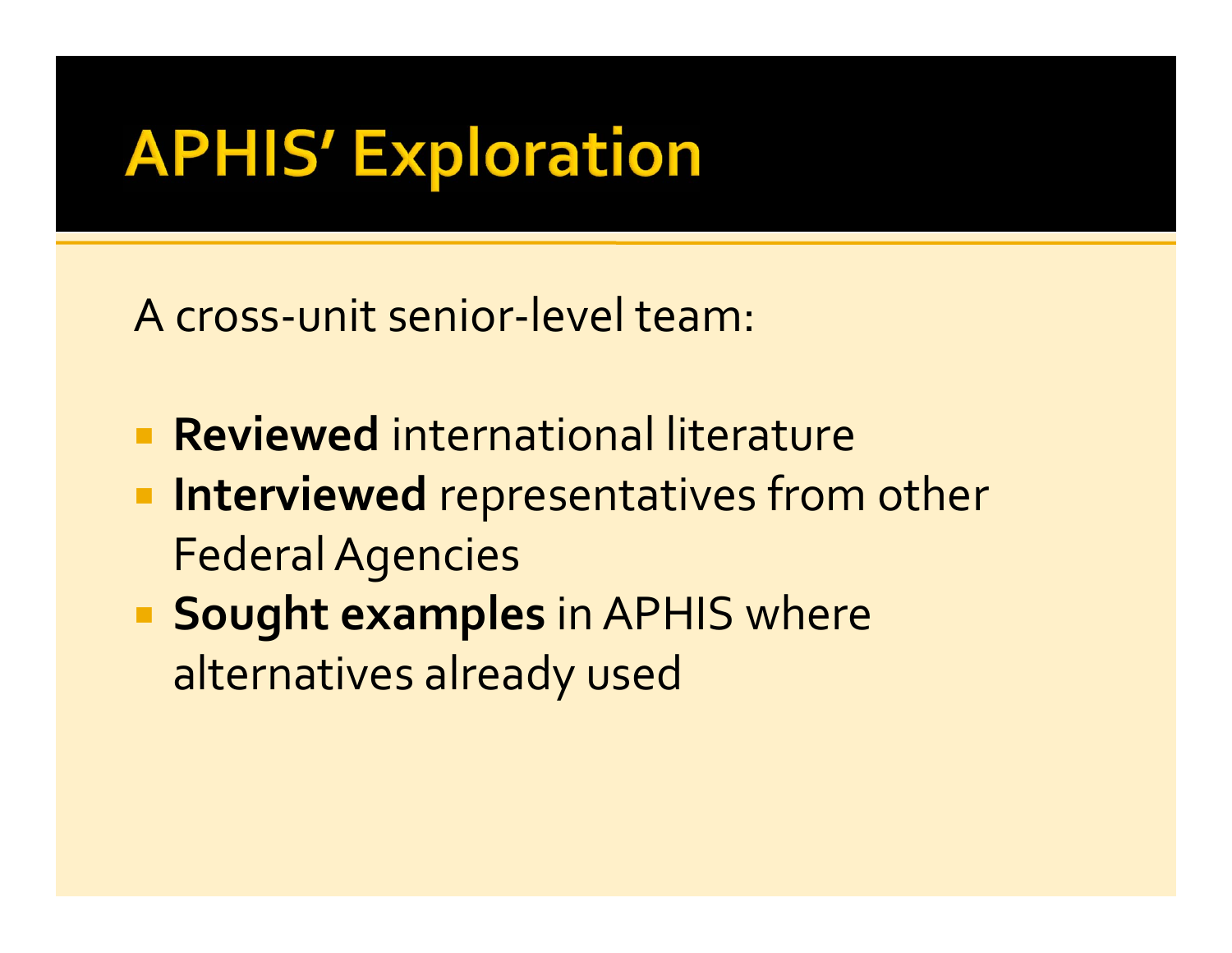# **Alternatives to Rulemaking -APHIS Commitment**

- Use non-regulatory approaches as the preferred solutions when they protect agricultural health or animal welfare
- **Ensure all actions are based on risk, maintain** or enhance agricultural production and trade (domestic, import, and export), are environmentally sound, and pose minimal burdens on stakeholders.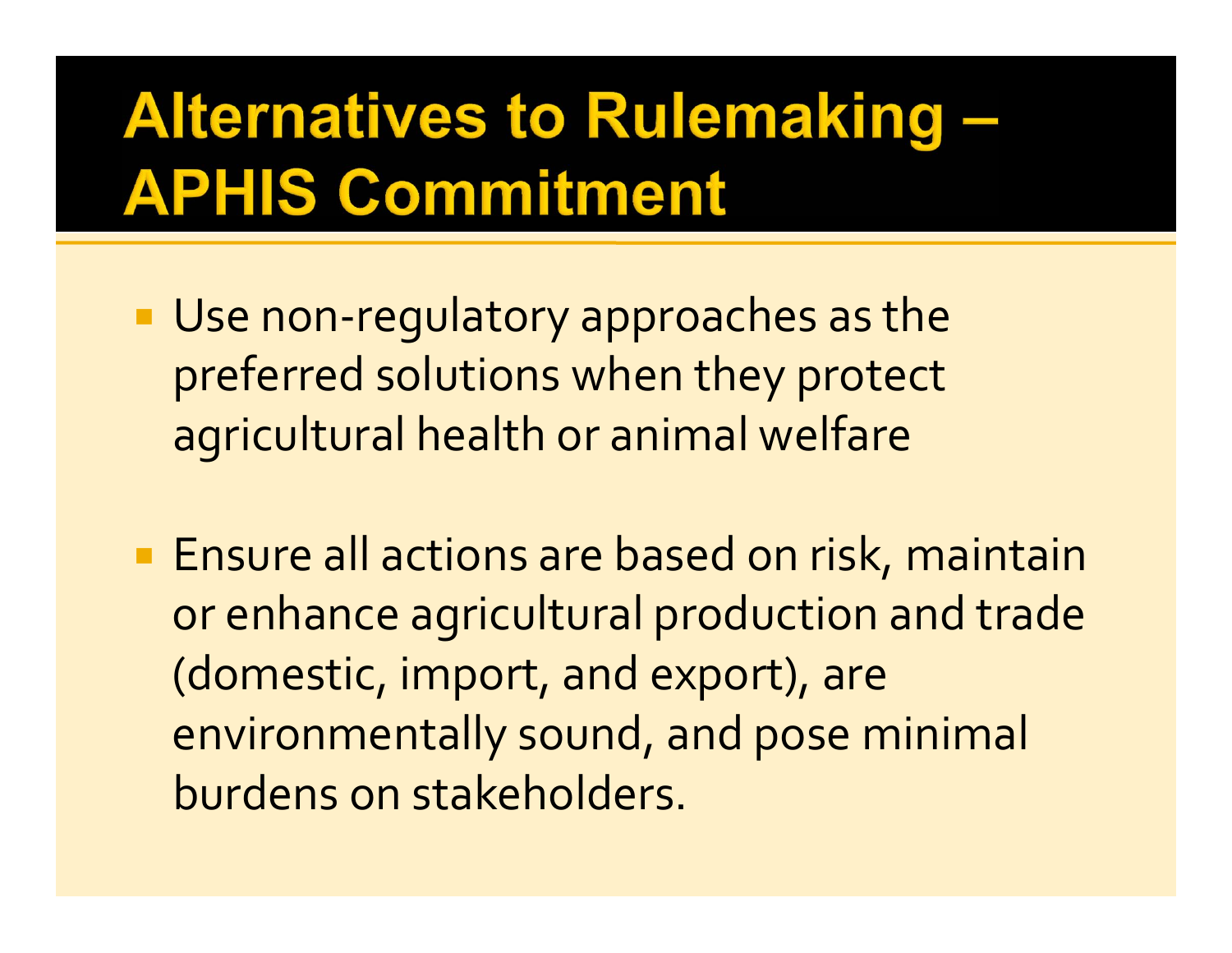### **Alternatives to Rulemaking**

Three components:

- 1) Use process to consider non-regulatory solutions for emerging issues
- 2) Continue work on issuing more flexible regs
- 3) Determine where we can/should interpret existing regs more flexibly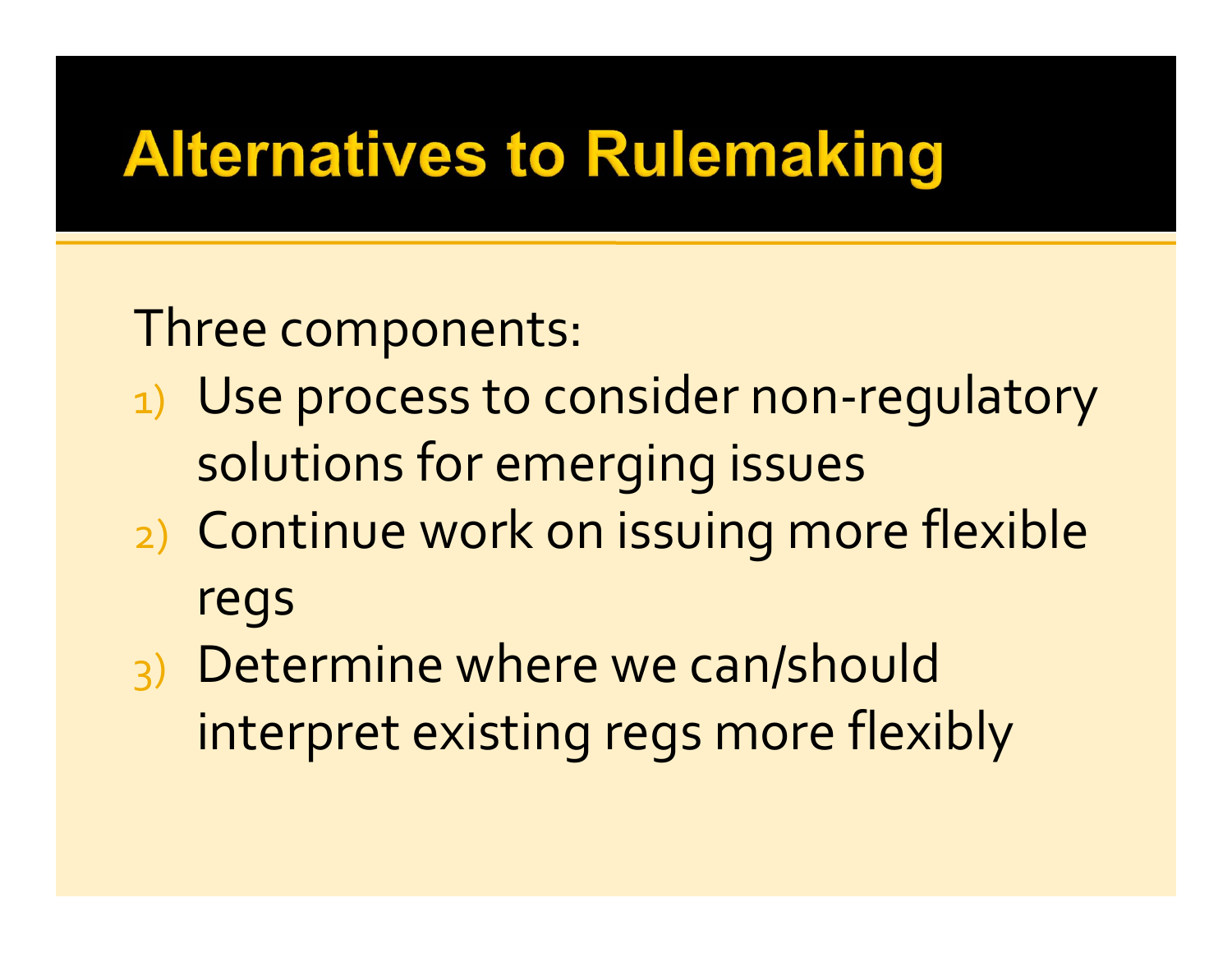# **Systematic Process for Considering Alternatives**

- Risk-based
- **Includes stakeholder input and support**
- **Balances risk with economics**
- **E.** Considers human behavior
- **Considers civil rights, environment, tribal** consultations, environmental justice
- **Uses flexible approaches, data and adaptive** management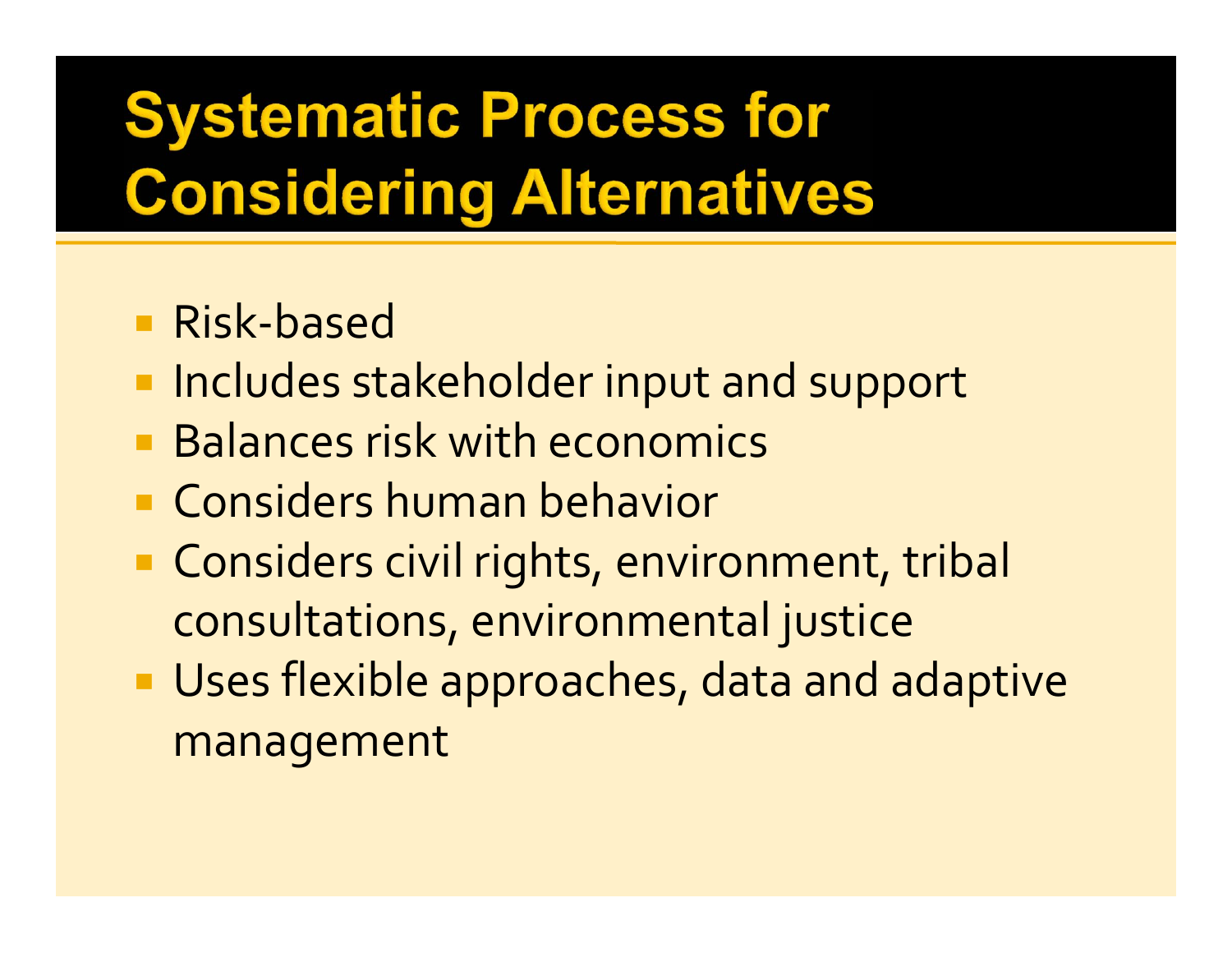### **Spectrum of Solutions**

**No intervention**

**Education and outreach** **Industry selfregulation with government involvement**

**State/local/ international program with Federal support**

**Working with other Federal regulatory programs**

**Voluntary or mandatory Federal regulatory program**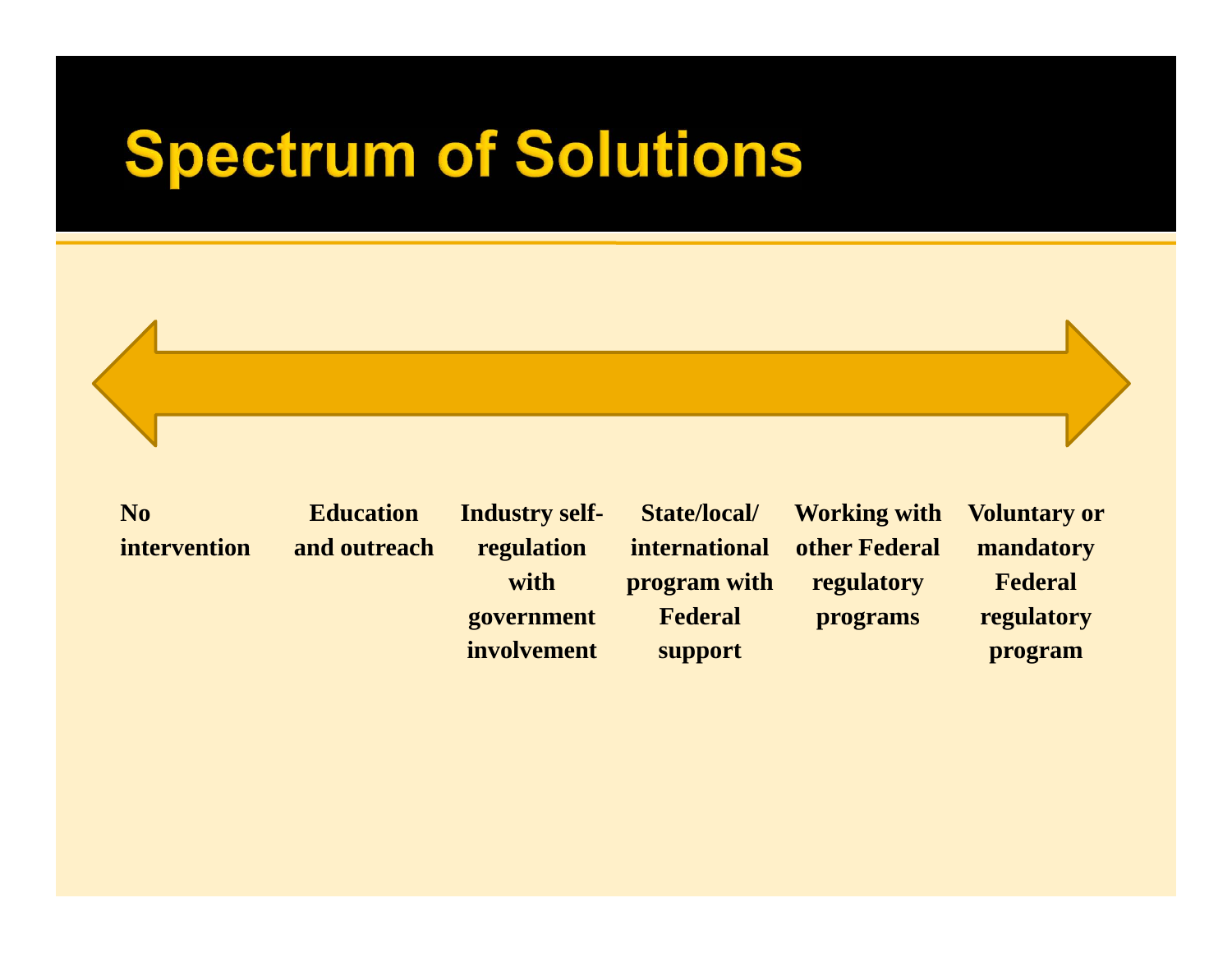# Example -**Education and Outreach**

**National Animal Health Monitoring System** 

- National studies of domestic livestock
- Statistically valid estimates of management practices
	- Disease risk
	- Production yield
- Gives producers data about choices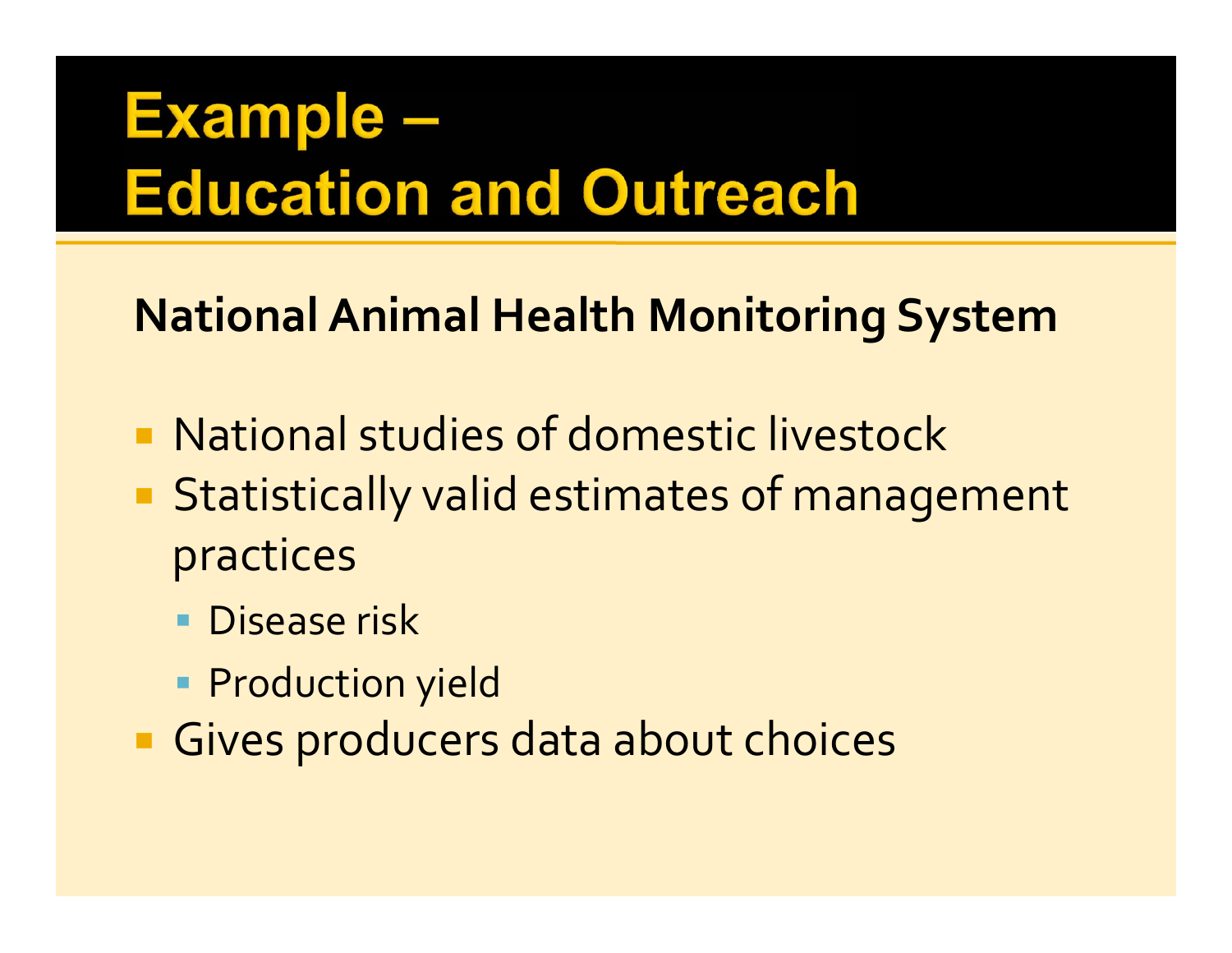# **Example -Industry Self-Regulation**

#### **Secure Food Supply Plans**

- Safely move eggs, broilers, turkeys, milk, and pork during disease outbreaks/quarantines
- **Minimize disease risks, safely operate,** maintain food supplies … and reduce economic losses
- **Industry, State, Federal, university** collaboration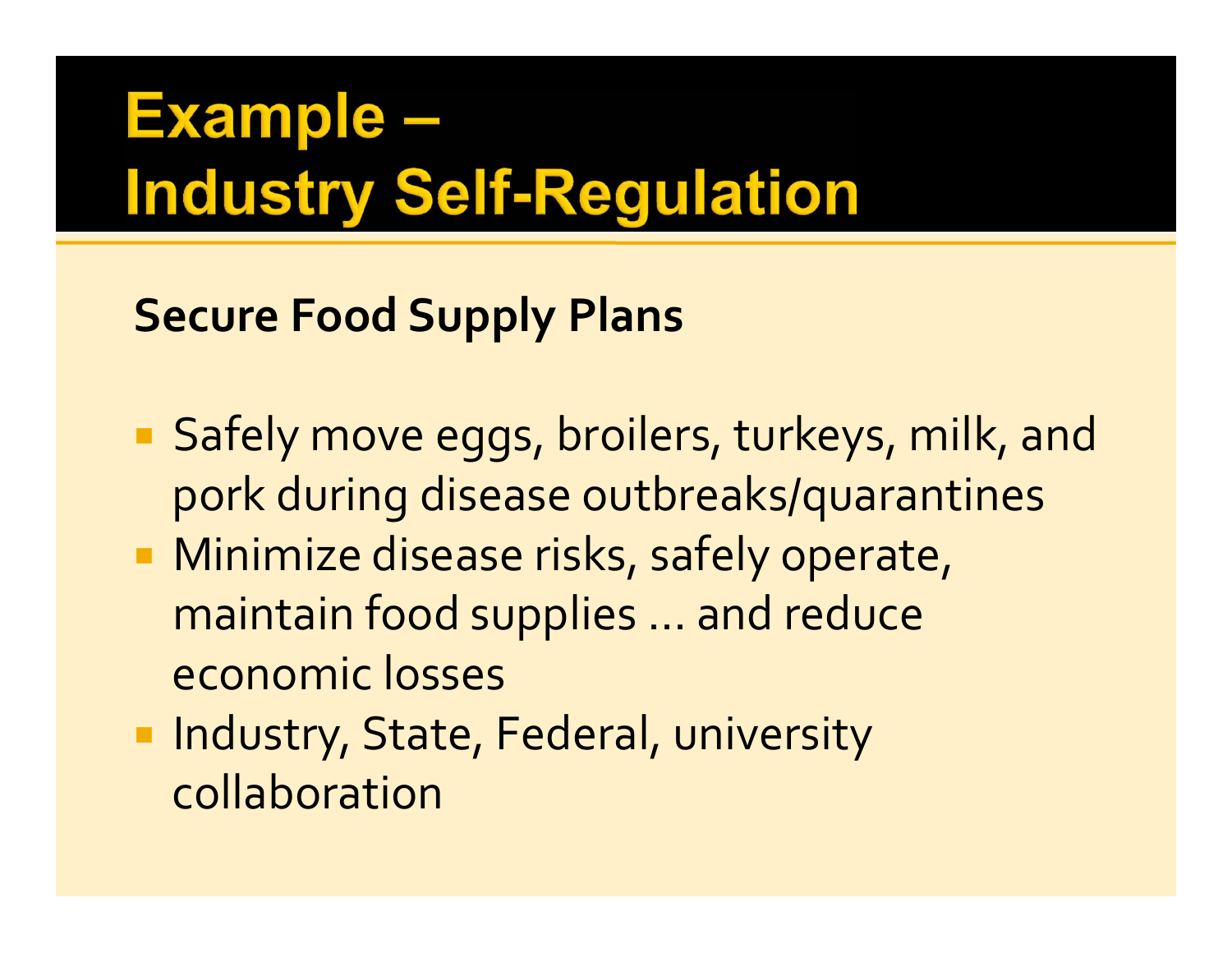## **Pilot Test for Process in APHIS**

#### **Seed summit**

Meeting with stakeholders to develop approach to address seed imports and virus risks

#### **Aquaculture**

 Meeting with the aquaculture industry to develop an approach for safe trade of fish susceptible to disease.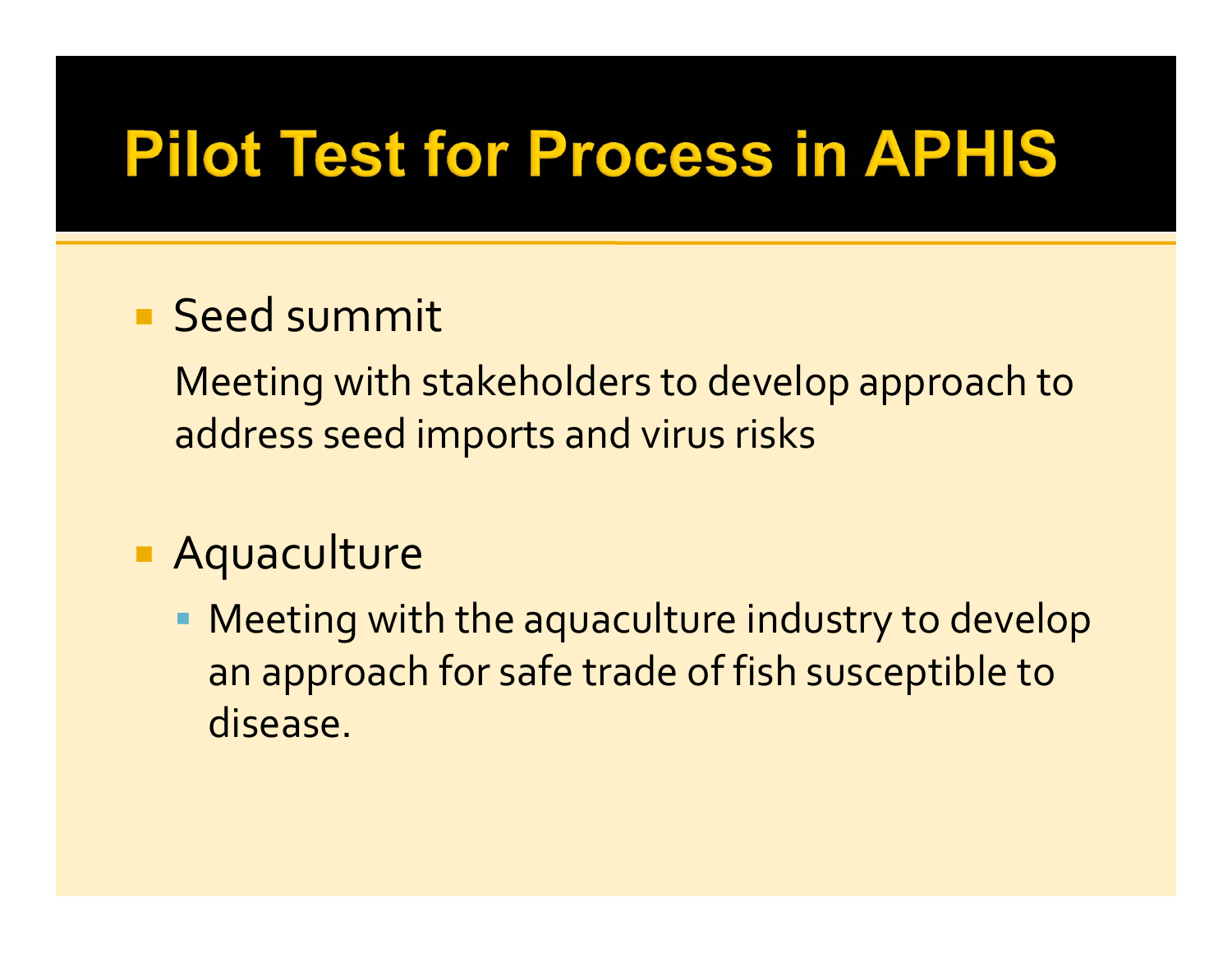### **Create Performance-based Regs**

- **Example 20 Feromana Process of creating more** flexible regulations
	- More flexibility in the long term
	- **Gives stakeholders options to reduce** agricultural health or animal welfare risk
	- **Potentially reduce need for future** rulemaking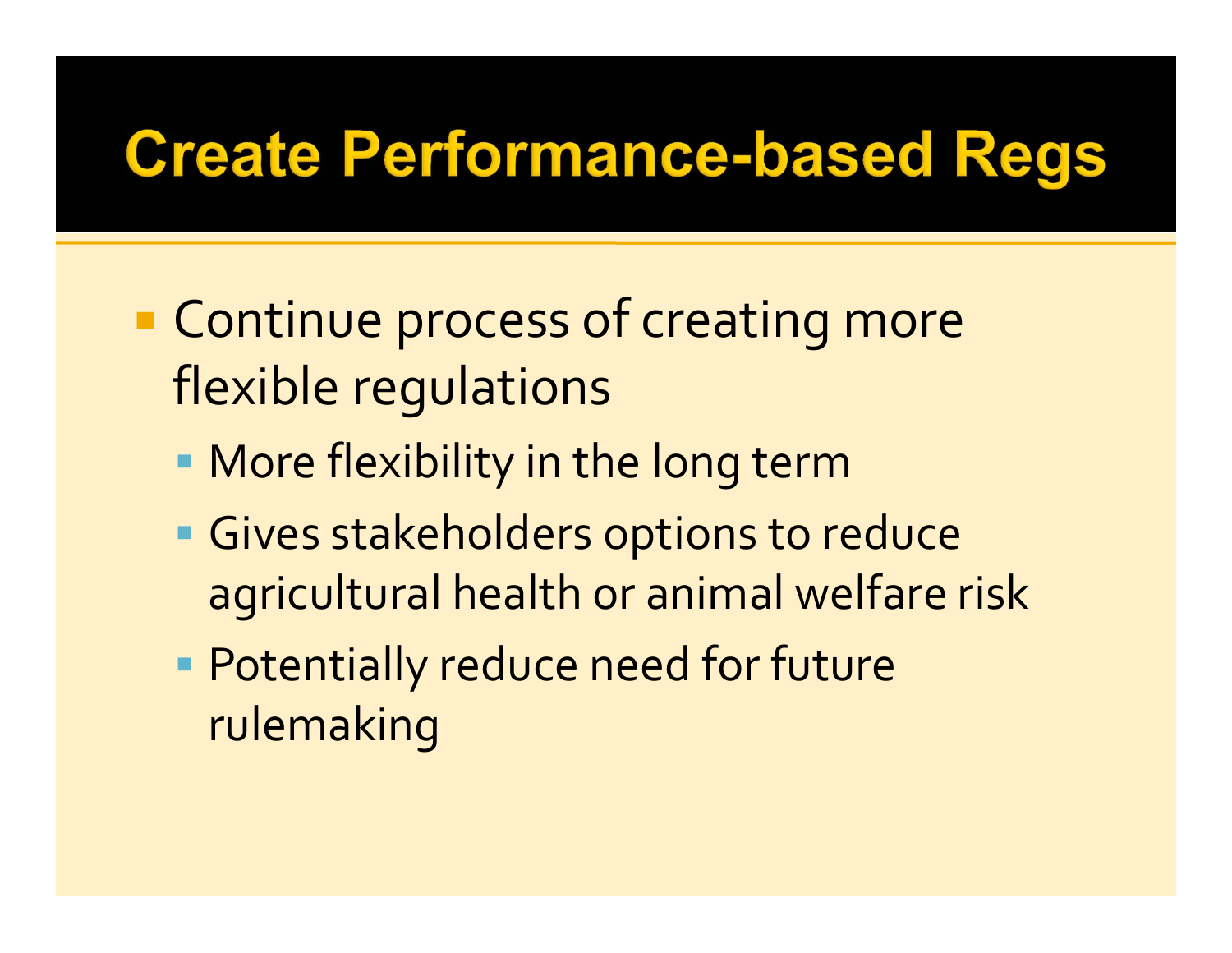# **Flexibility with Existing Regs**

- Seek input from staff where do we see little risk and an opportunity to be "smarter"?
- Seek input from stakeholders what's hampering business?
- **Explore language in regulations to see** where we have "room"
- **Pilot tests to explore approaches**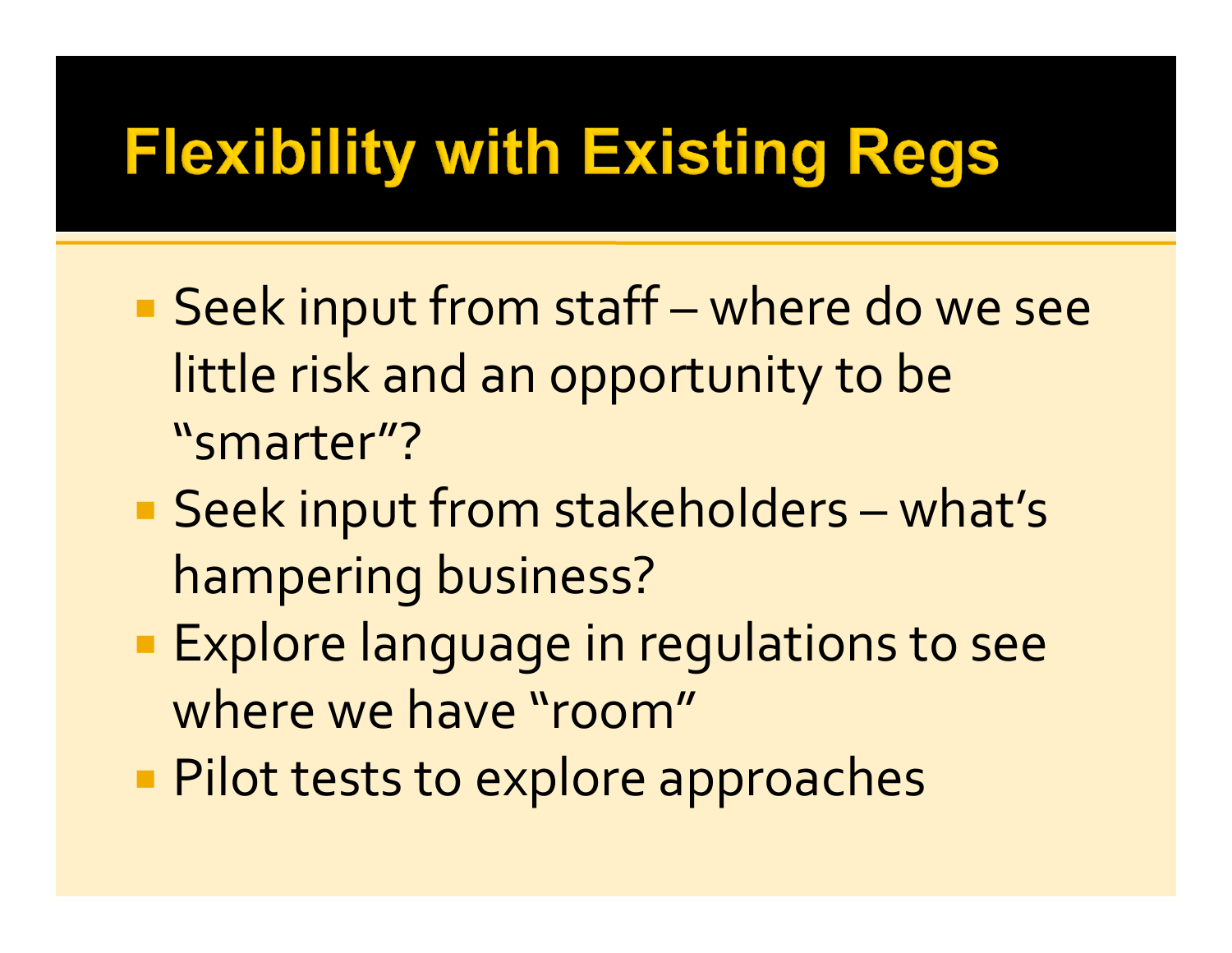### **RegFlex Pilot Projects: VS (1 of 2)**

#### **Project:** Develop U.S.‐based dipping stations for Mexican cattle

- Regulations require tick dips in Mexico
- **Safety considerations**
- **Ongoing project**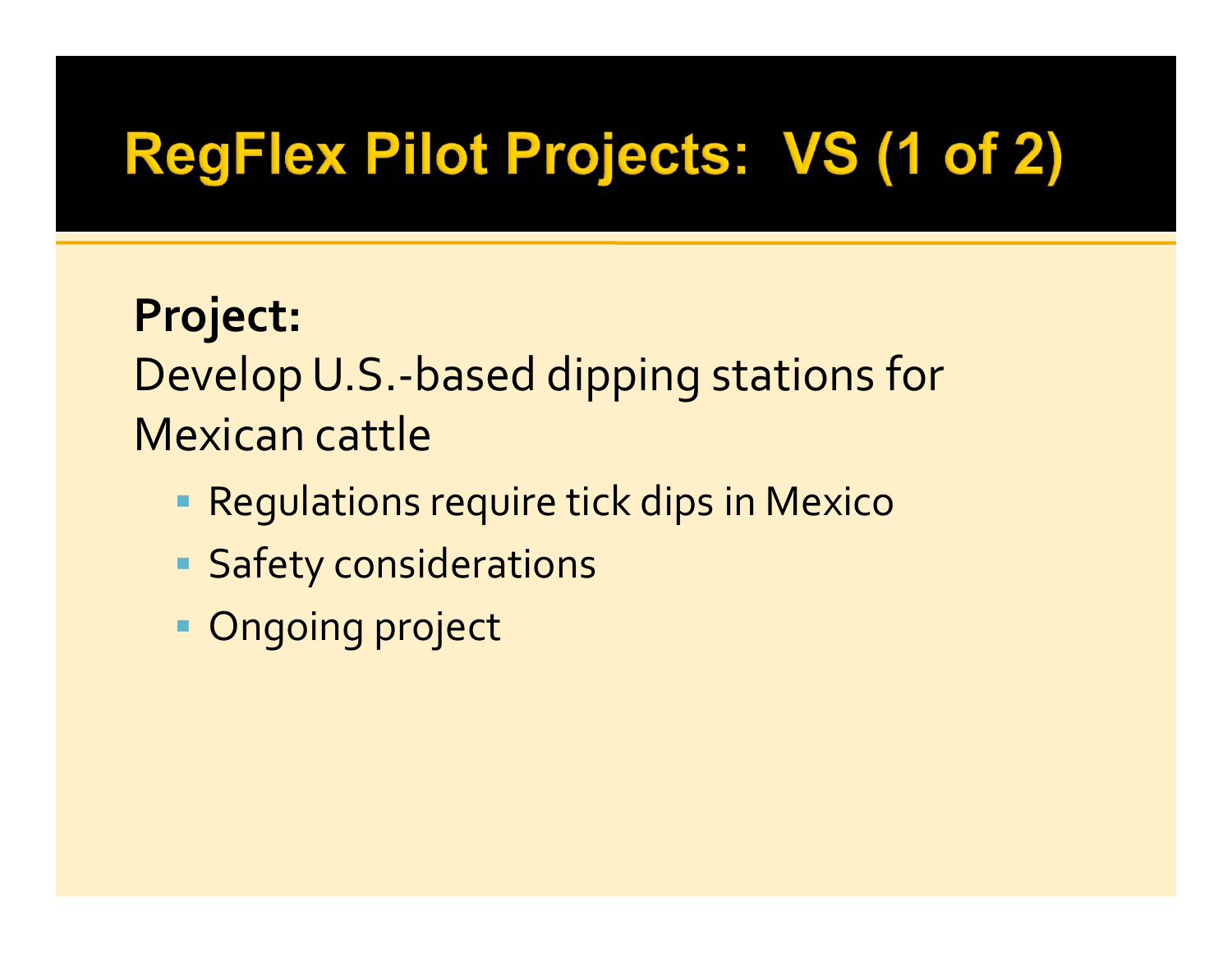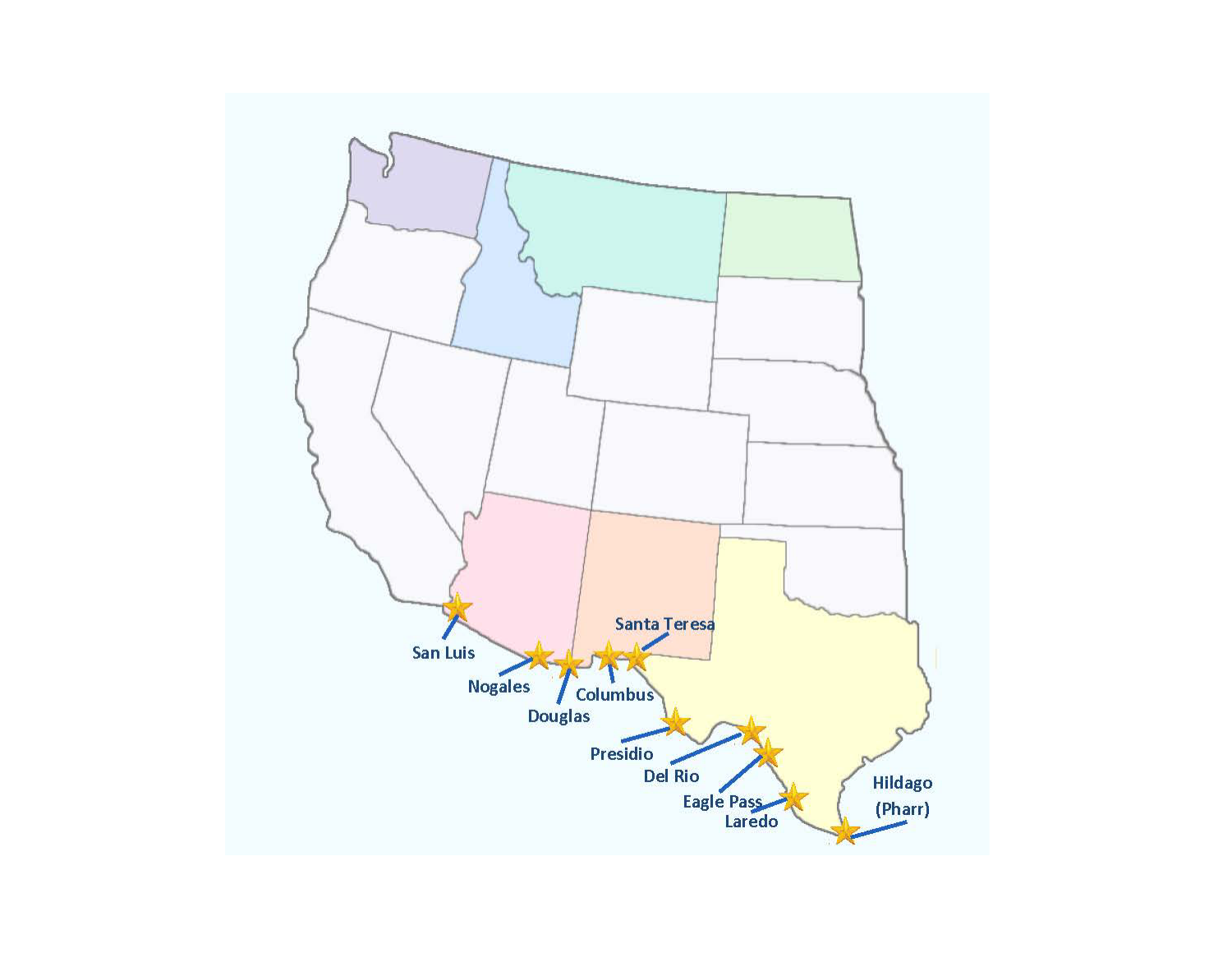### **RegFlex Pilot Projects: VS (2 of 2)**

#### **Project:**

Develop more consistent potency standards for **biologics** 

- Regulations and policy documents regarding manufacturers' roles are inconsistent/outdated
- **Internal review of potency testing guidelines**
- Work with international regulators and manufacturers